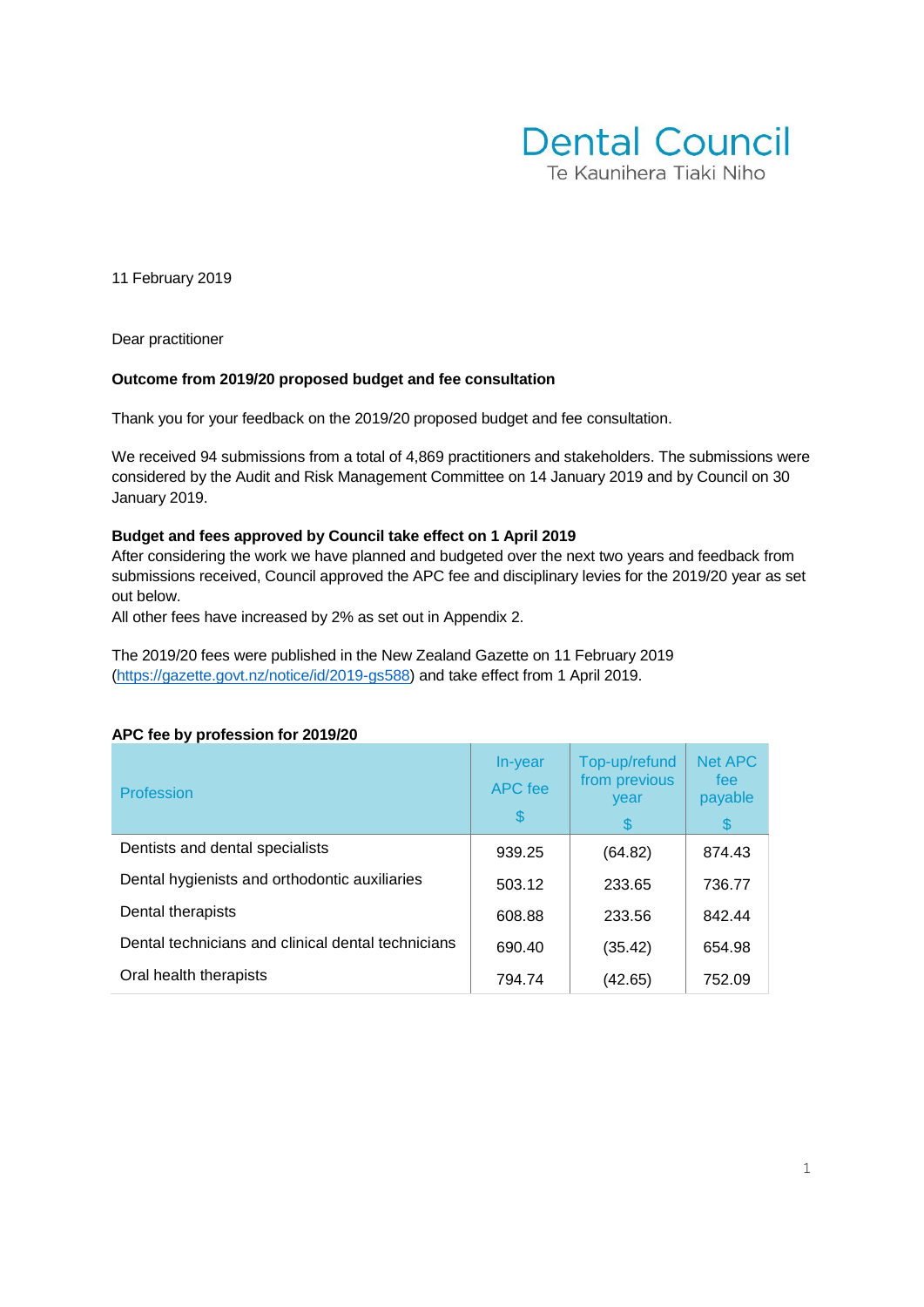#### **Disciplinary levy by profession 2019/20**

| Profession                                         | In-year<br>disciplinary<br>levy<br>\$ | Top-up/refund<br>from previous<br>year<br>\$ | <b>Net</b><br>disciplinary<br>levy<br>payable<br>\$. |
|----------------------------------------------------|---------------------------------------|----------------------------------------------|------------------------------------------------------|
| Dentists and dental specialists                    | 190.55                                | (43.82)                                      | 146.73                                               |
| Dental hygienists and orthodontic auxiliaries      | 15.72                                 | (14.61)                                      | 1.11                                                 |
| Dental therapists                                  | 12.88                                 | (59.34)                                      | (46.46)                                              |
| Dental technicians and clinical dental technicians | 20.10                                 | 53.85                                        | 73.95                                                |
| Oral health therapists                             | 12.76                                 | (114.02)                                     | (101.26)                                             |

#### **APC fees for dental hygienists and orthodontic auxiliaries**

A key theme in the submissions received from dental hygienists and orthodontic auxiliaries was that they considered the APC fee to be high. Several of these submitters noted the in-year reduction to the APC for dental hygienists but questioned why the minimum operating reserve top-up had increased.

The increase for dental hygienists and orthodontic auxiliaries is shown in the table below (and was included in Table 8 of the consultation document).

| Proposed APC fee and disciplinary levy for<br>dental hygienists and orthodontic auxiliaries | 2017/18 | 2018/19 | 2019/20                   | Change<br>2019/20<br>from<br>2018/19 |
|---------------------------------------------------------------------------------------------|---------|---------|---------------------------|--------------------------------------|
|                                                                                             | Actual  | Actual  | Proposed/now<br>confirmed |                                      |
| APC fee                                                                                     | 498.63  | 488.28  | 419.03                    | (69.25)                              |
| Capital replacement reserve                                                                 | 62.71   | 84.71   | 84.10                     | (0.61)                               |
| Minimum reserve top-up / (refund)                                                           | (3.43)  | 37.95   | 233.65                    | 195.70                               |
| <b>Total APC fee</b>                                                                        | 557.91  | 610.94  | 736.77                    | 125.84                               |
| Disciplinary levy                                                                           | 14.39   | 14.44   | 15.72                     | 1.28                                 |
| Minimum reserve top-up / (refund)                                                           | (18.72) | 110.73  | (14.61)                   | (125.34)                             |
| <b>Total disciplinary levy</b>                                                              | (4.33)  | 125.17  | 1.11                      | (124.06)                             |
| Total proposed APC fee and disciplinary levy<br>excl GST                                    | 553.58  | 736.11  | 737.88                    | 1.77                                 |
| <b>GST</b>                                                                                  | 83.04   | 110.42  | 110.68                    | 0.26                                 |
| Total proposed APC fee and disciplinary levy<br>incl GST                                    | 636.62  | 846.53  | 848.56                    | 2.03                                 |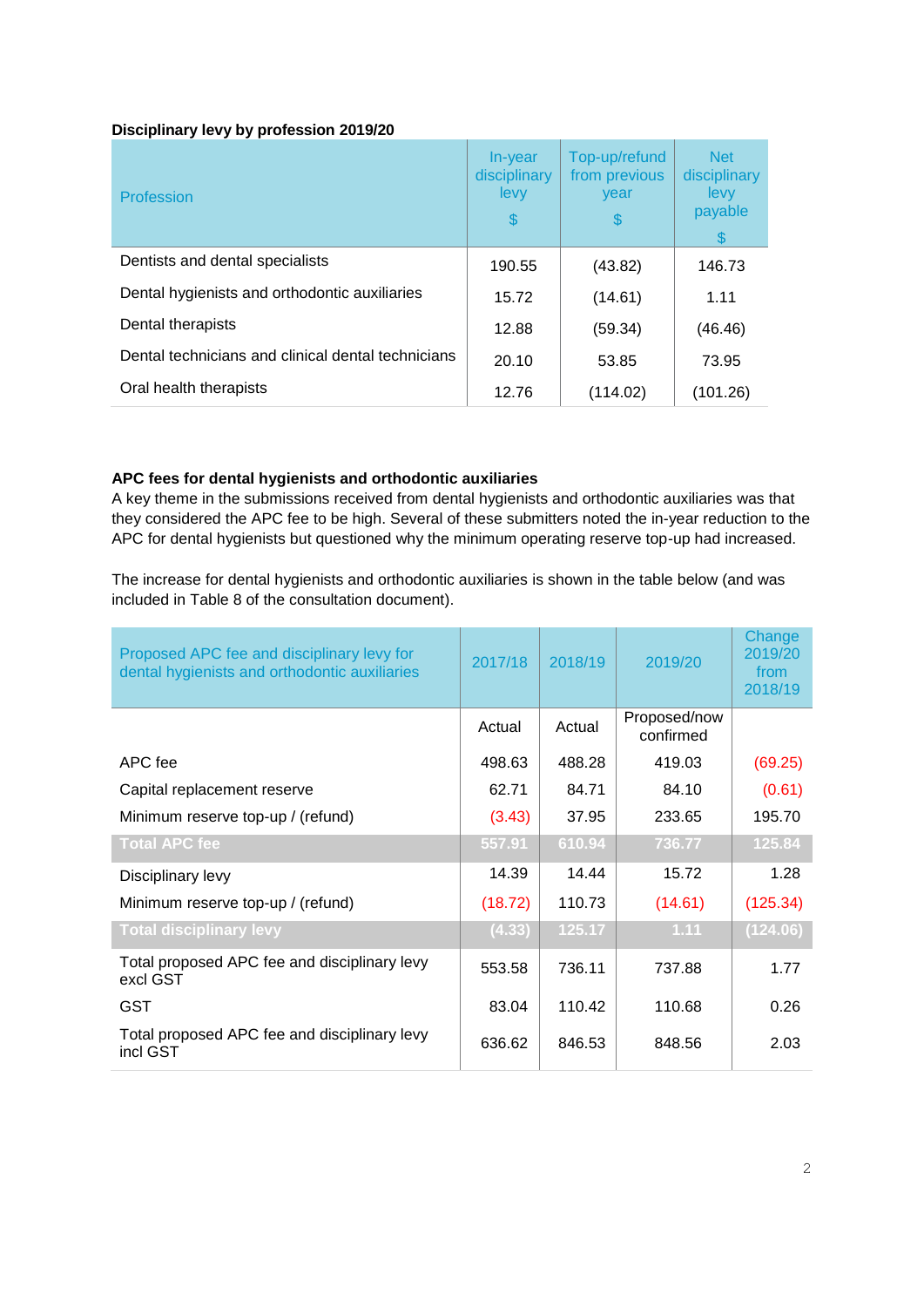Council has set the 2019/20 APC fee dental hygienists and orthodontic auxiliaries at \$736.77 plus GST. The increase per practitioner of \$125.84 in 2019/20 is primarily due to:

- a decrease of \$69.86 resulting from a reduced proportion of time spent servicing the profession (a movement from 11.8% to 7.2%).
- an increase of \$195.70 to maintain the operational reserve at the prescribed level. The operating reserve fell below the prescribed level as a result of an under-recovery of 2017/18 operating costs. This was due to a lower than forecasted volume of practitioners registered as dental hygienists and orthodontic auxiliaries after 1 November 2017 when the oral health profession was created.

We have estimated the 2018/19 operating reserve closing balance will have a shortfall of \$89,722 which is equivalent to \$233.65 per practitioner. We are spreading the required recovery over two years to reduce the impact on practitioners hence an overall increase in the APC fee for 2019/20 of \$125.84. As the balance is mostly recovered during the 2019/20 year, a smaller recovery is anticipated in the 2020/21 year.

#### **Other themes from submissions**

A table summarising the other main themes from the submissions is attached as Appendix 1.

Yours sincerely

Waner.

Marie Warner Chief Executive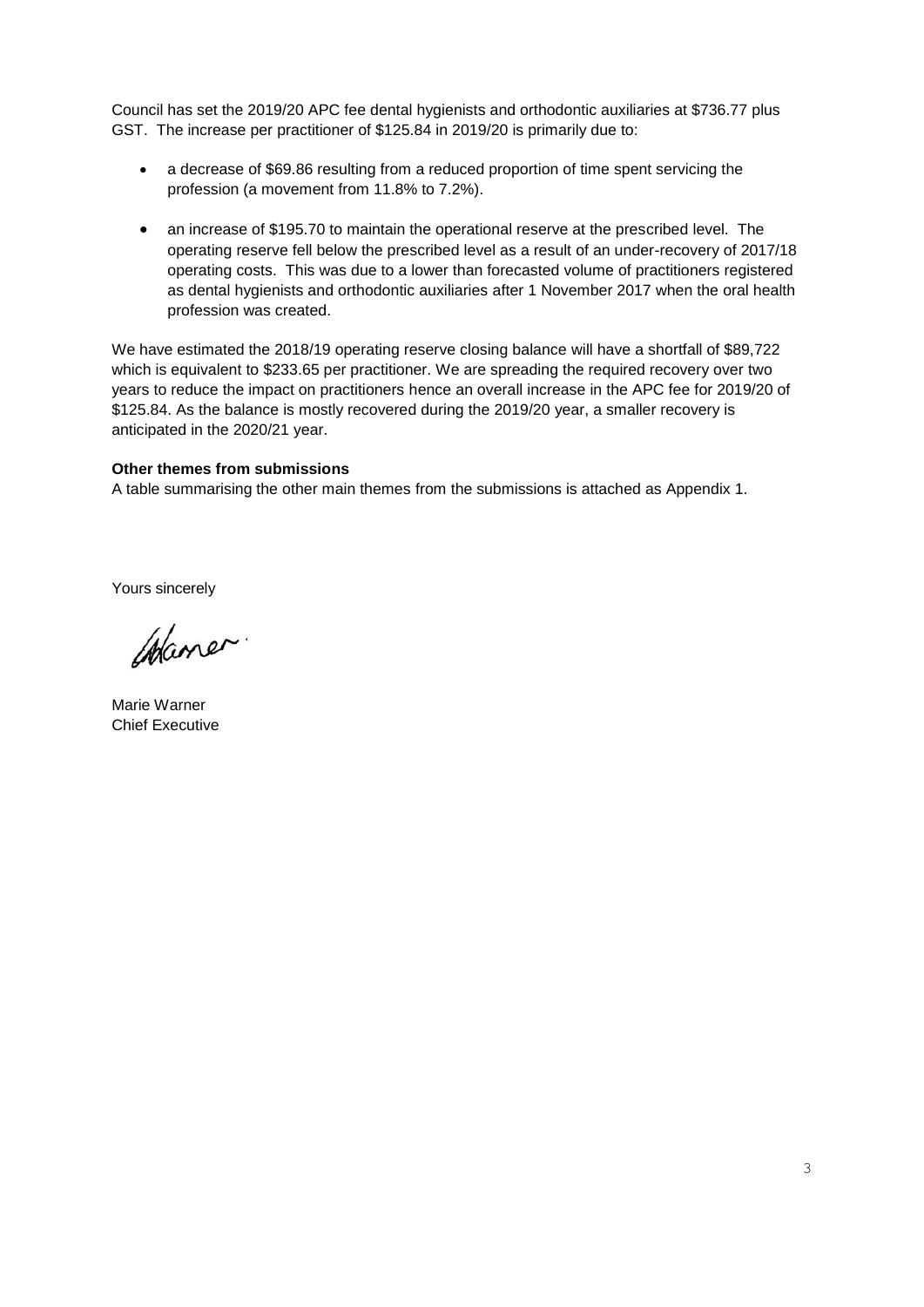## Appendix 1: Submission themes and responses

### **Feedback (and Council's responses) from the submissions to consultation on 2019/20 proposed budget and fees**

| <b>Theme</b>                                                                                                                        | <b>Council response</b>                                                                                                                                                                                                                                                                                                                                                       |
|-------------------------------------------------------------------------------------------------------------------------------------|-------------------------------------------------------------------------------------------------------------------------------------------------------------------------------------------------------------------------------------------------------------------------------------------------------------------------------------------------------------------------------|
| Decreasing number of<br>registered dental hygienists                                                                                | Council is mindful of the decrease in the number of practising dental<br>hygienists and orthodontic auxiliaries.                                                                                                                                                                                                                                                              |
|                                                                                                                                     | In determining the APC fee for the 2019/20 year, there was a<br>decrease to the in-year APC fee for dental hygienists as a result of a<br>reduction of proportionate time spent servicing the profession<br>following the creation of the oral health therapist profession on 1<br>November 2017.                                                                             |
|                                                                                                                                     | In future years, the APC fee may increase or decrease depending on<br>practitioner numbers and the time spent by Council staff servicing<br>those remaining practitioners.                                                                                                                                                                                                    |
| APC fees should be based<br>on affordability.                                                                                       | To assess a fee based on affordability this would require Council to<br>cross subsidise one profession with another.                                                                                                                                                                                                                                                          |
| Additionally, APC fees for<br>dental therapy and oral<br>health therapy professions<br>are unfair and potentially<br>discriminatory | This option is not intended by the Health Practitioners Competence<br>Assurance Act 2003 (the Act) and the Office of the Auditor General<br>has determined that cross subsidisation is not permitted therefore a<br>fee based on affordability would not be possible.                                                                                                         |
| Why is the operating<br>reserve level being<br>maintained for a declining<br>population?                                            | The operating reserve level is a changing number that is dependent<br>on the total cash cover requirement of one month based on the<br>combined total of operational profession revenue, profession<br>expenditure, and the profession share of both Council revenue<br>(exclusive of APC revenue) and Council expenditure (exclusive of<br>depreciation).                    |
|                                                                                                                                     | The minimum operational reserve for dental hygienists from the<br>2018/19 budget was \$41,315 which has reduced for the 2019/20<br>budget to \$26,083. The overall level has decreased. However the<br>top-up requirement makes the level appear as though it is still at<br>approximately the same value.                                                                    |
| Why should a dental<br>hygienist be liable where a<br>Dentist has subcontracted<br>other dental hygienists?                         | The Act requires each profession as a group funds any disciplinary<br>actions and the associated cost. Additionally, a dentist cannot be<br>held accountable or responsible for another profession's<br>competence.                                                                                                                                                           |
| What is the intended<br>economic life of the<br>integrated IT system?                                                               | Prior to implementing the integrated IT system, statutory functions<br>were housed in several separate systems and outcomes relied on<br>manual processing by Council staff. The new system fully integrates<br>the registry and financial platforms with automated processing where<br>appropriate. Because of this, we anticipate the life of the system to<br>be 10 years. |
|                                                                                                                                     | The cost of capital replacement is recovered over three years and is<br>included in the annual practicing fee (APC fee). This ensures that the<br>practitioners who are practicing at the time the asset is purchased                                                                                                                                                         |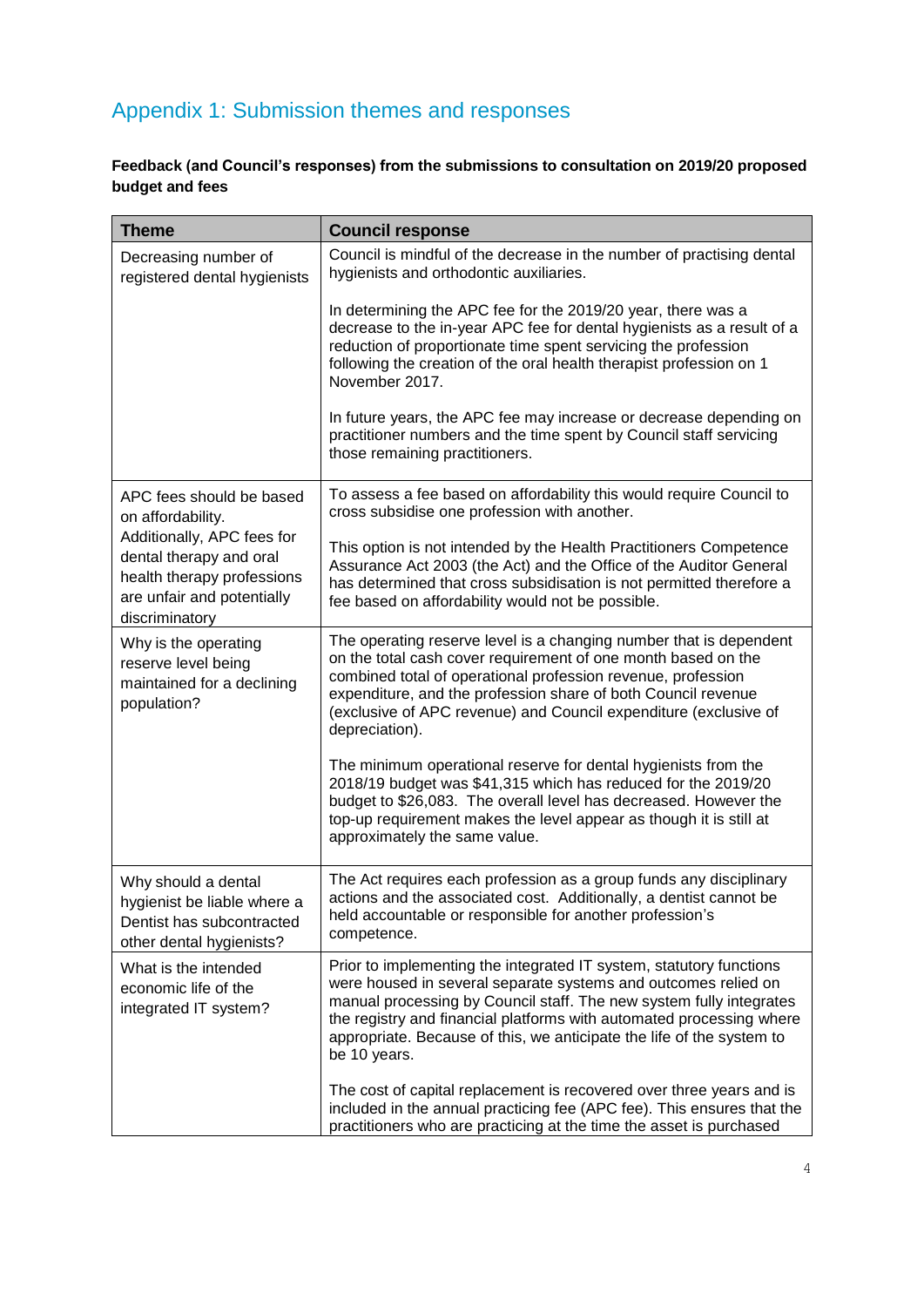|                                                                        | contribute to that asset. As depreciation is non-cash expenditure,<br>this is excluded from the APC fee.                                                                                                                                                                                                                                                                                                                                                           |
|------------------------------------------------------------------------|--------------------------------------------------------------------------------------------------------------------------------------------------------------------------------------------------------------------------------------------------------------------------------------------------------------------------------------------------------------------------------------------------------------------------------------------------------------------|
|                                                                        | The Kaikoura earthquake demonstrated why it was important to have<br>a system which allowed Council to continue to provide statutory<br>functions regardless of location. Although not yet quantified, we have<br>observed increased resilience in business continuity and automation,<br>where appropriate, of statutory functions.                                                                                                                               |
| How is the disciplinary levy<br>calculated?                            | The disciplinary reserve funds cases brought before a Personal<br>Conduct Committee (PCC) and the Health Practitioners Disciplinary<br>Tribunal (HPDT). The HPDT website will not show cases currently<br>before a PCC as the outcome of that PCC is unknown. The number<br>of anticipated cases is based on Council's assessment of the PCC<br>and HPDT case trend over the last 3 years. As such, Council<br>budgets for cases that are not yet before the HPDT. |
| What risks with respect to                                             | The following risks were specifically reviewed:                                                                                                                                                                                                                                                                                                                                                                                                                    |
| unanticipated loss of<br>revenue or what increase in<br>expense exist? | Uncertainty about Council's occupation of 80 The Terrace,<br>$\bullet$<br>Wellington                                                                                                                                                                                                                                                                                                                                                                               |
|                                                                        | Increase in lease costs in Wellington and current lease end date<br>$\bullet$<br>of February 2019                                                                                                                                                                                                                                                                                                                                                                  |
|                                                                        | Unanticipated reduction of practicing practitioners as this results<br>in an under-recovery by profession                                                                                                                                                                                                                                                                                                                                                          |
|                                                                        | Unanticipated increase in volume or complexity of disciplinary<br>$\bullet$<br>cases (PCC or HPDT)                                                                                                                                                                                                                                                                                                                                                                 |
|                                                                        | Uncertainty in relation to volume or complexity of competence<br>review committee (CRC) cases as these are funded from the<br>operating reserve                                                                                                                                                                                                                                                                                                                    |
|                                                                        | Material damage and business interruption insurance<br>$\bullet$                                                                                                                                                                                                                                                                                                                                                                                                   |
|                                                                        | Funding cash flow throughout the period of disruption and<br>$\circ$<br>during the time required to finalise a claim (a claim can take<br>2 to 3 years to finalise)                                                                                                                                                                                                                                                                                                |
|                                                                        | Market rate adjustment to premiums and to duration of<br>$\circ$<br>insurance offered (despite Council request to extend<br>insurance cover for a longer period, insurance providers<br>declined based on their assessment of their portfolio risk in<br>the Wellington area)                                                                                                                                                                                      |
| Ability to pay fees to<br>Council and then seek<br>refund from DHB's   | The new IT system enables practitioners to apply for their APC<br>online, and once their applications are complete and paid for, to<br>download their new practising certificates. This streamlines the APC<br>process significantly.                                                                                                                                                                                                                              |
|                                                                        | The new online system requires practitioners to process their online<br>APC application form and payment themselves and for this reason is<br>unable to receive bulk payments from employers such as a DHB.<br>This change was communicated to all DHBs in August 2017.                                                                                                                                                                                            |
|                                                                        | Under section 26(1) and (2) of the Health Practitioners Competence<br>Assurance Act 2003 practitioners are responsible for payment of the<br>fee:                                                                                                                                                                                                                                                                                                                  |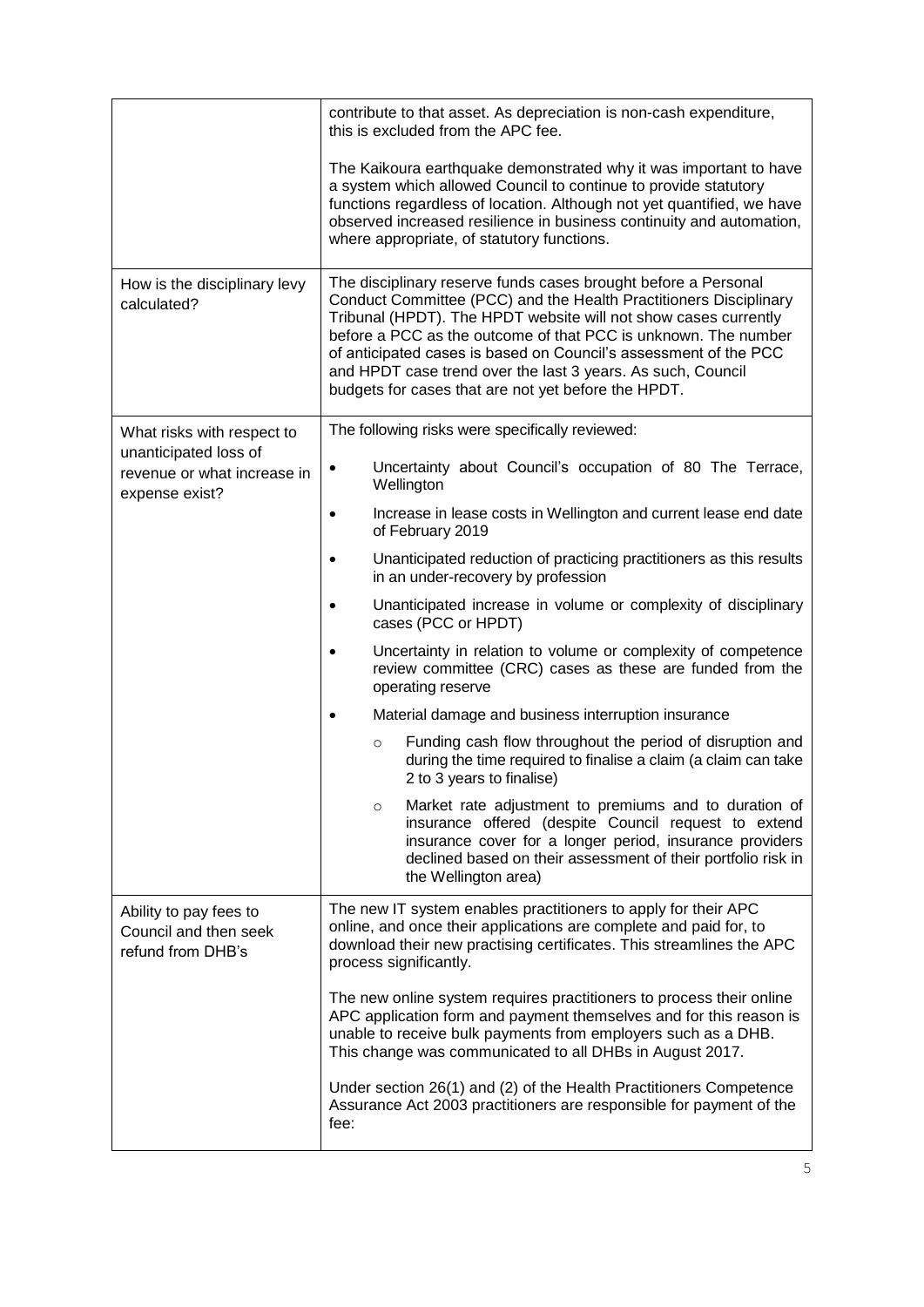| 26 Applications for annual practising certificate                                                                                                                                                                                                                                                                                                                                                                                                                                                                                                                                                                     |
|-----------------------------------------------------------------------------------------------------------------------------------------------------------------------------------------------------------------------------------------------------------------------------------------------------------------------------------------------------------------------------------------------------------------------------------------------------------------------------------------------------------------------------------------------------------------------------------------------------------------------|
| (1) Every health practitioner who wishes to obtain an annual<br>practising certificate must apply to the Registrar of the responsible<br>authority in accordance with this section.<br>$(2)$ Every application for an annual practising certificate must-<br>$(a)$ be in the form, and include the information, that is<br>determined by the authority, including a statement<br>specifying whether or not the applicant is, at the date of<br>the application, practising the profession in respect of<br>which the authority is appointed; and<br>$(b)$ be accompanied by the fee (if any) set by the<br>authority. |
|                                                                                                                                                                                                                                                                                                                                                                                                                                                                                                                                                                                                                       |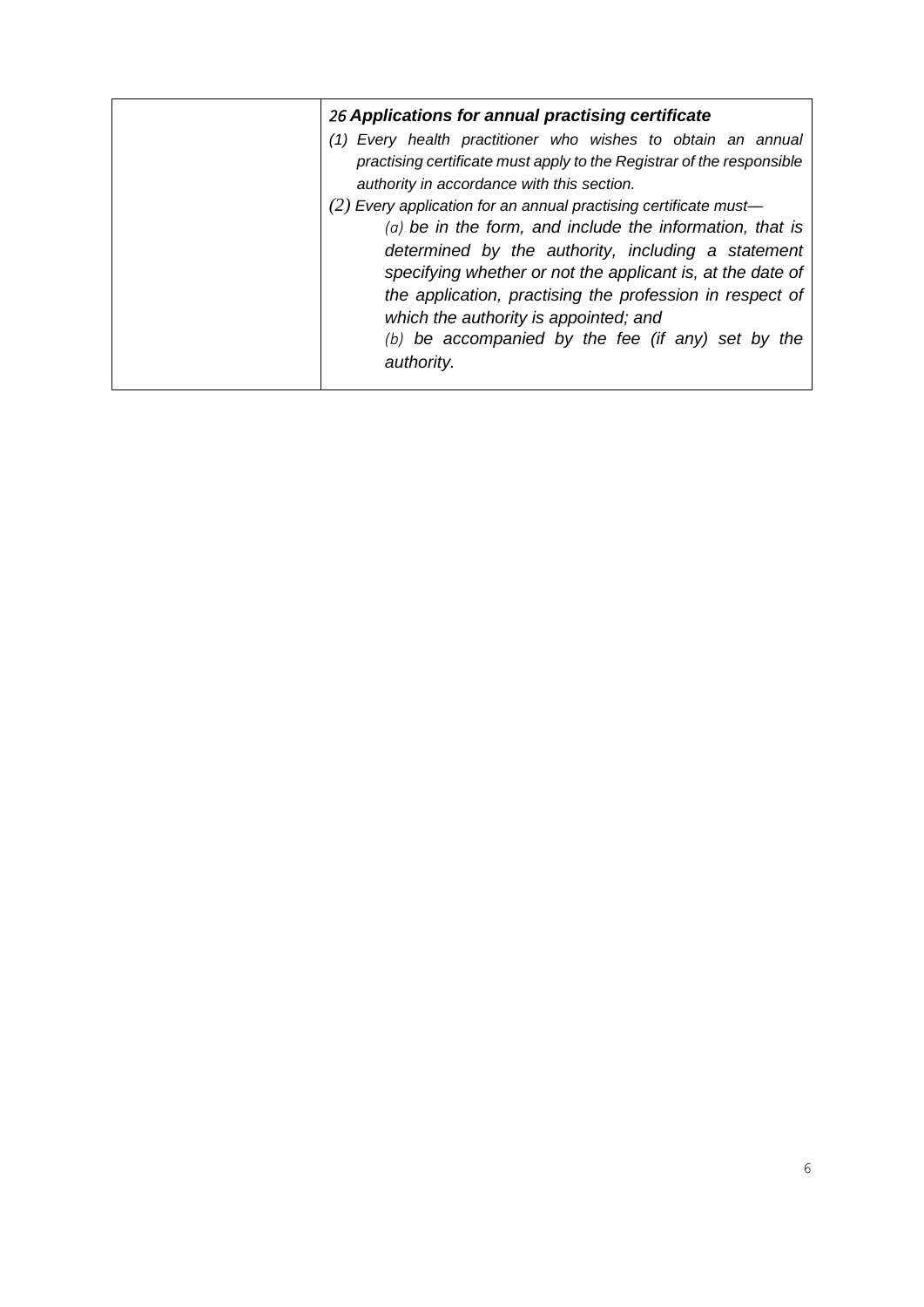# Appendix 2: Other fees

| <b>Fee</b>                                                                                                                                                                                                                                                           | <b>Proposed fee</b> |
|----------------------------------------------------------------------------------------------------------------------------------------------------------------------------------------------------------------------------------------------------------------------|---------------------|
| <b>Retention fee</b>                                                                                                                                                                                                                                                 | 114.61              |
| Application fee to transfer from non-practising to practising status, where<br>application is subject to Council's recency of practice policy                                                                                                                        | 290.65              |
| Application for registration fee                                                                                                                                                                                                                                     | 484.42              |
| Application for registration for overseas applicant with prescribed<br>qualifications and experience                                                                                                                                                                 | 1,211.07            |
| Application for registration for applicant with non-prescribed qualifications<br>and experience to be registered under section 15(2) of the Act for dentists,<br>hygienists, therapists, clinical dental technicians, dental technicians,<br>orthodontic auxiliaries | 3,655.51            |
| Application for registration for applicant with non-prescribed specialist<br>qualifications and experience to be registered under section 15(2) of the Act<br>for dental specialists                                                                                 | 4,660.70            |
| Resubmission of application for assessment of non-prescribed qualifications<br>and experience to be registered under section 15(2) of the Act                                                                                                                        | 2,845.37            |
| Application for removal of an exclusion(s) on the scope of practice after<br>completion of a Dental Council approved course for hygienists, therapists<br>and orthodontic auxiliaries                                                                                | 266.42              |
| Application for removal of an exclusion(s) on the scope of practice after<br>completion of a course not approved by the Dental Council for hygienists,<br>therapists and orthodontic auxiliaries                                                                     | 484.42              |
| Application for registration with a prescribed qualification in an additional<br>scope of practice for therapists and clinical dental technicians                                                                                                                    | 484.42              |
| Application for registration with a non-prescribed qualification in an<br>additional scope of practice for therapists and clinical dental technicians                                                                                                                | 748.95              |
| Application to undertake supervised activities for orthodontic auxiliaries<br>while undertaking an approved training course.                                                                                                                                         | 96.87               |
|                                                                                                                                                                                                                                                                      |                     |
| The New Zealand Dental Hygiene Registration Examination                                                                                                                                                                                                              |                     |
| NZDHREX - written examination where there is less than a total of 5<br>candidates sitting the same examination                                                                                                                                                       | 3,257.81            |
| NZDHREX - written examination where there is a total of 5 or more<br>candidates sitting the same examination                                                                                                                                                         | 2,673.83            |
| NZDHREX - clinical examination where there is less than a total of 5<br>candidates sitting the same examination)                                                                                                                                                     | 5,042.41            |
| NZDHREX - clinical examination where there is a total of 5 or more<br>candidates sitting the same examination                                                                                                                                                        | 4,505.25            |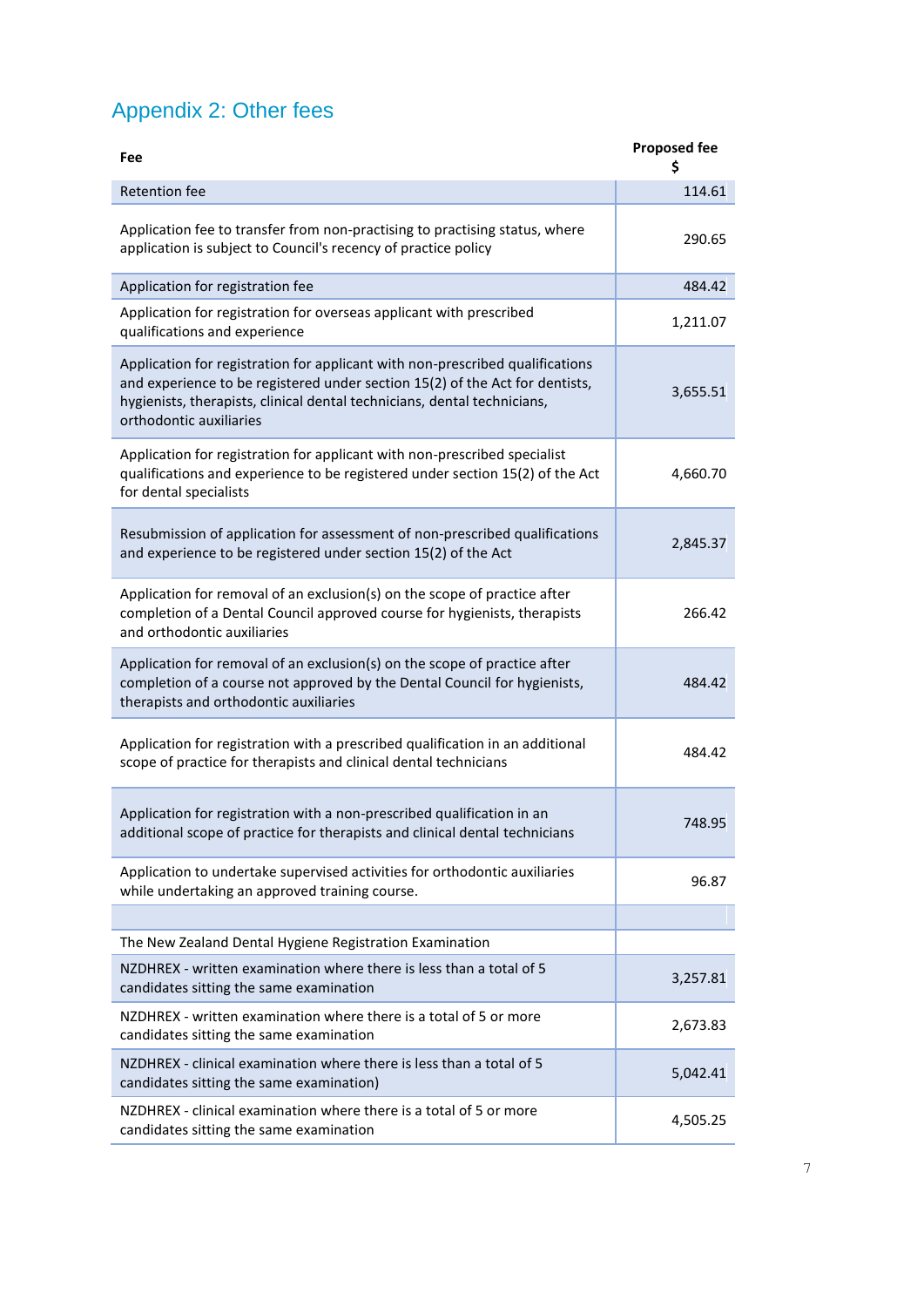| Fee                                                                                                                | <b>Proposed fee</b><br>\$ |
|--------------------------------------------------------------------------------------------------------------------|---------------------------|
| The New Zealand Dental Therapy Registration Examination                                                            |                           |
| NZDTREX - written examination where there is less than a total of 5<br>candidates sitting the same examination     | 3,257.81                  |
| NZDTREX - written examination where there is a total of 5 or more<br>candidates sitting the same examination       | 2,673.83                  |
| NZDTREX - clinical examination where there is less than a total of 5<br>candidates sitting the same examination    | 5,042.41                  |
| NZDTREX - clinical examination where there is a total of 5 or more<br>candidates sitting the same examination      | 4,505.25                  |
|                                                                                                                    |                           |
| The New Zealand Oral Health Therapy Registration Examination                                                       |                           |
| NZDOHTREX - written examination where there is less than a total of 5<br>candidates sitting the same examination   | 3,257.81                  |
| NZDOHTREX - written examination where there is a total of 5 or more<br>candidates sitting the same examination     | 2,673.83                  |
| NZDOHTREX - clinical examination where there is less than a total of 5<br>candidates sitting the same examination  | 5,042.41                  |
| NZDOHTREX - clinical examination where there is a total of 5 or more<br>candidates sitting the same examination    | 4,505.25                  |
|                                                                                                                    |                           |
| The New Zealand Dental Technology Registration Examination                                                         |                           |
| NZDTechREX - Combined Examination where there is less than a total of 5<br>candidates sitting the same examination | 4,027.92                  |
| NZDTechREX - Combined Examination where there is a total of 5 or more<br>candidates sitting the same examination   | 3,394.88                  |
|                                                                                                                    |                           |
| The New Zealand Dental Specialist Registration Examinations                                                        |                           |
| New Zealand Dental Specialist Registration Examination                                                             | 19,015.52                 |
|                                                                                                                    |                           |
| Professional standards programme fees 1,2,3                                                                        |                           |
| Supervision <sup>1,2,3</sup> (12-month programme)                                                                  | 6,238.53                  |
| Oversight <sup>1,2,3</sup> (12-month programme)                                                                    | 4,048.20                  |
| Competence/Recertification Programme: 1,2,3                                                                        |                           |
| Distance learning - per module                                                                                     | 3,135.56                  |
| Clinical training - per practice area of training                                                                  | 5,366.22                  |
| Health programme fees 1,2,3                                                                                        |                           |
| Drug and alcohol screening programme, set up and administration 1,2,3                                              |                           |
| Set-up and administration for the first 12 months                                                                  | 886.66                    |
| Administration fee for each 12 month period thereafter                                                             | 443.32                    |
| Third party testing - fee per test                                                                                 | 127.35                    |